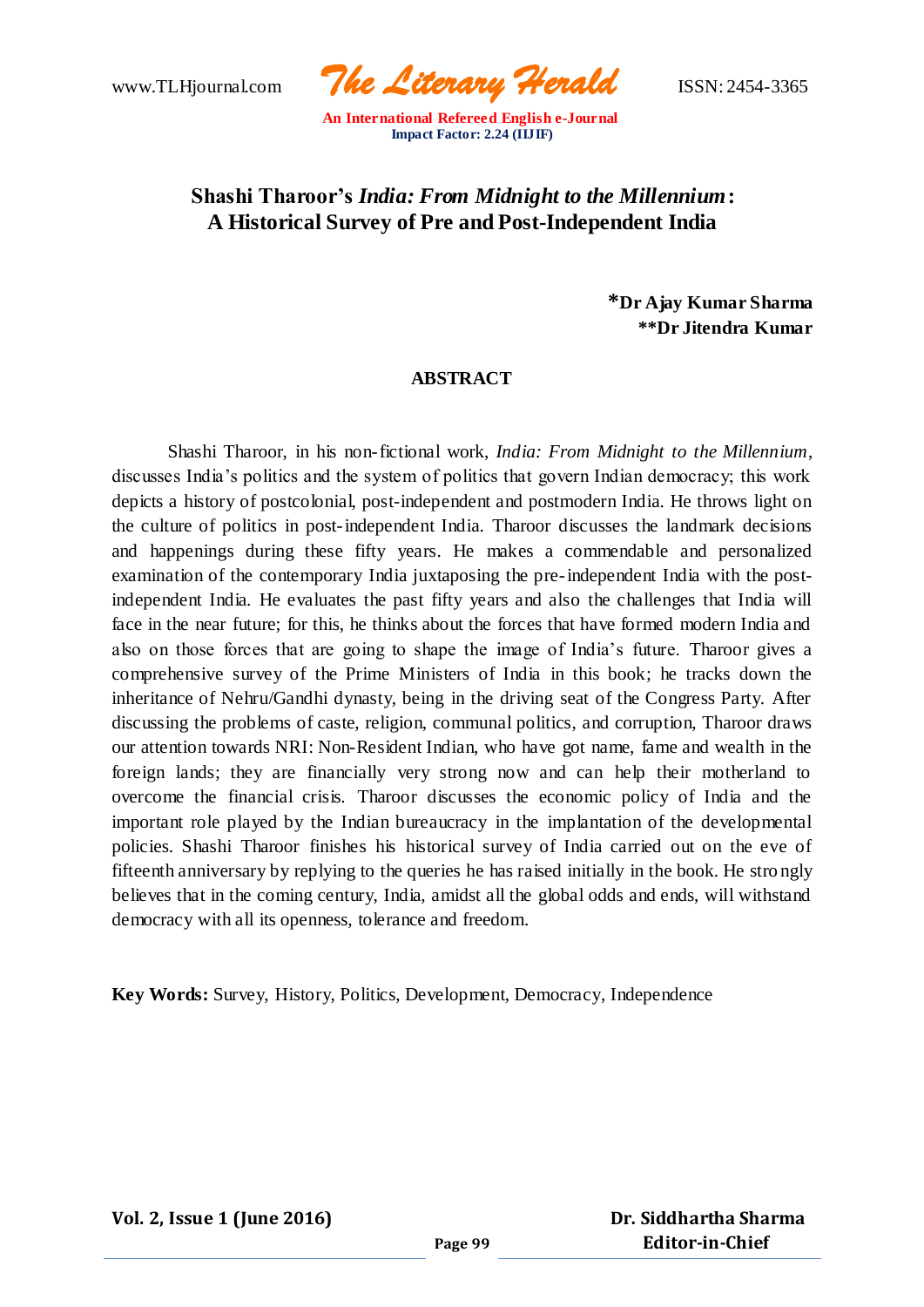www.TLHjournal.com *The Literary Herald*ISSN: 2454-3365

# **Shashi Tharoor's** *India: From Midnight to the Millennium***: A Historical Survey of Pre and Post-Independent India**

## **\*Dr Ajay Kumar Sharma \*\*Dr Jitendra Kumar**

To begin with Mohit K. Ray's observation: ". . .*India: From Midnight to the Millennium* presents a critical analysis of both India's past and future on the 50th anniversary of its independence. While writing, Tharoor felt that a book was needed which explored what Independence really meant for India" (525). The long awaited independence of the country presented both uniqueness and diversity of India; the independence, which was achieved by nonviolence, ended up in the blood bath and partition of the country. Tharoor makes it clear that the British rule brought the political unity in India, but on the contrary, when they left, they caused political disunity; the pros and cons of the British rule are presented before us. Tharoor thinks that the most significant aspect of the first year of independence is the absence of Mahatma Gandhi; he was killed in the capital by a Hindu fanatic, Nathuram Godse, just after the five months of independence. Godse killed him, for he thought Gandhi was more inclined towards the Muslims and was responsible for the transfer of a large share to Pakistan. Gandhi expressed his longing to spend his remaining life in Pakistan after the partition; this provoked Godse to kill him. Tharoor calls Gandhi: "idealistic, quirky, quixotic, and determined, a man who answered to the beat of no other drummer, but got everyone else to march to his tune" (*India: From Midnight* 16).

Mahatma Gandhi, a great leader, was famous for his austerity and the straightforwardness with which he drew the attention of masses for his efforts to get freedom for the country; he introduced the two great weapons of '*ahimsa'* and '*satyagraha'*, which the alien rule could not counter. Tharoor makes it clear that Gandhi's ways were successful in Africa and also in India; nonviolence, Gandhi's greatest weapon, uprooted the British rule from India forever. But in the present perspective, the problems of terrorism failed Gandhism not only in India but in the whole world; the 'truth' and 'nonviolence' were very dear to Gandhiji but now these words have lost their meaning in this dark world. In spite of adverse conditions, Tharoor recognizes Gandhi's greatness, because India has still to overcome those central challenges which Gandhi had identified. These problems are: ". . .overcoming disunity and discrimination, ensuring the health and well-being of the downtrodden, of developing the capacity to meet the nation's basic needs, of promoting among Indians the integrity and commitment he labelled "Truth" (Tharoor 22). Tharoor asserts that these unresolved challenges will decide the agenda of the next fifty years.

Tharoor gives a comprehensive survey of the Prime Ministers of India in this nonfictional work; he tracks down the inheritance of Nehru/Gandhi dynasty, being in the driving seat of the Congress Party. In the very beginning, Tharoor comments upon this continuing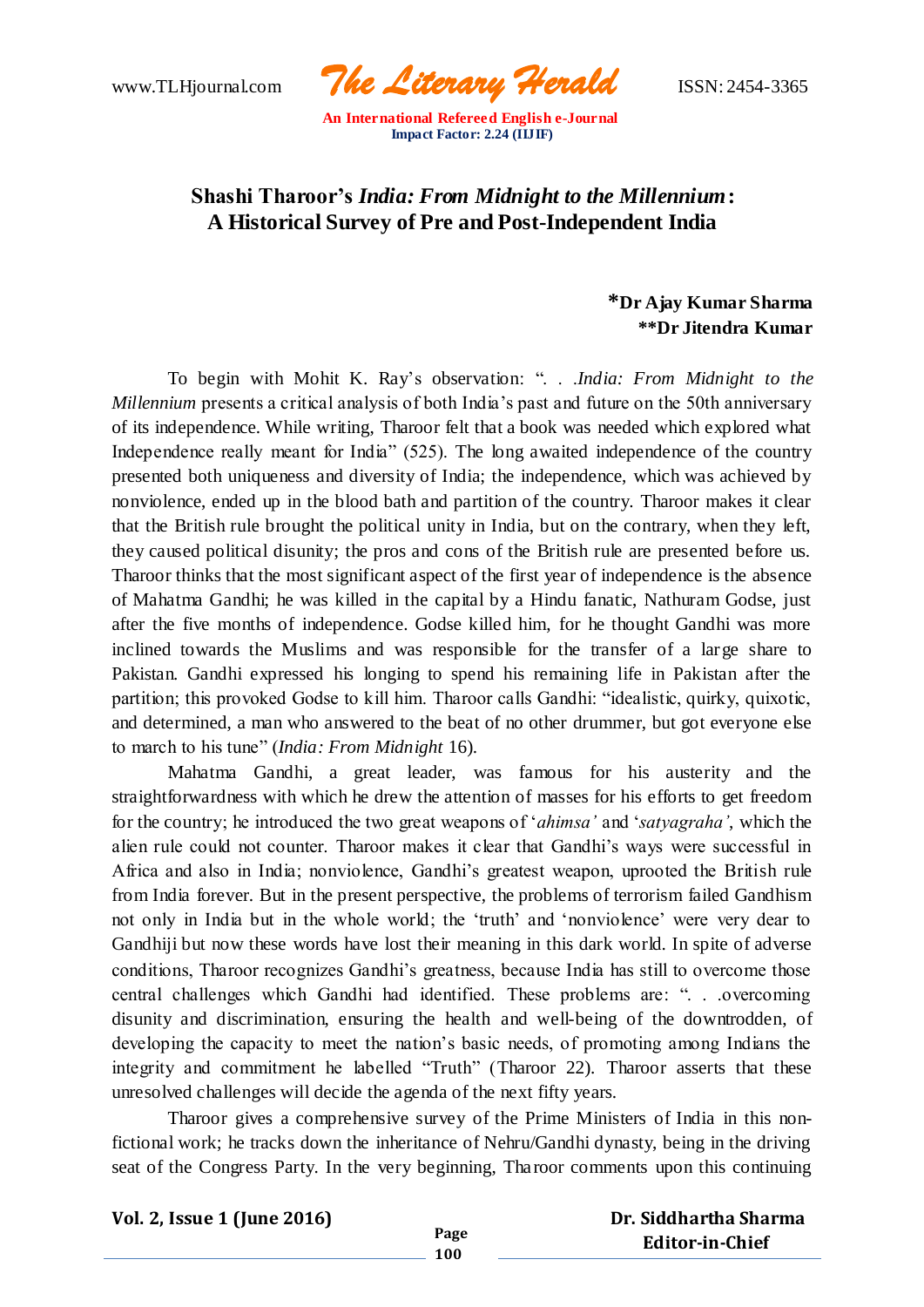www.TLHjournal.com *The Literary Herald*ISSN: 2454-3365

appeal of Nehru/Gandhi dynasty; under the influence of this appeal, the Congress Party men unanimously voted Sonia Gandhi, Italian wife of the late Prime Minister Rajiv Gandhi, being the sole adult survivor of the Nehru/Gandhi family, the Party President and endeavoured to make her the Prime Minister of India. The Congressmen have always realized the need of Nehru/Gandhi family to run the Party; without any member of this family they experience as unaided orphans. If we trace the legacy, it starts with Motilal Nehru, a renowned Kashmiri lawyer from Allahabad, who was one of the leading members of the Indian National Congress working under the towering leadership of Mohandas Karamchand Gandhi. Motilal Nehru led his Cambridge educated son Jawaharlal Nehru in politics. Jawaharlal Nehru became the youngest member of working committee of Indian National Congress; he never looked back and became the President of Indian National Congress in the year 1928. He also headed the interim government as Mahatma Gandhi's nominee in 1947; after that it was Nehru's India. Nehru carefully nurtured democracy and secularism for 17 years; the policies in India reflect his vision and principles. Nehru was deeply shocked by the China war and died subsequently, leaving no successor. Madhu Limaye observes about Nehru's policy: "His unrealistic and baseless glorification of the two-thousand-year-old friendly India-China relations (which were never political or state level relations) was responsible for the lack of vigilance in our borderlands" (76). After his death, the leaders of the Congress Party preferred Lal Bahadur Shastri as the candidate for the chair of the Prime Minister; during his short tenure of two years as the Prime Minister of India, he faced a war with politically unstable Pakistan that was under the military dictatorship. Shastri went to the Soviet city of Tashkent to sign a peace agreement with Pakistan; he agreed to return most of what his brave soldiers conquered on the battle field defeating the enemy. After knowing the uselessness of war, and the waste of life and resources on the battlefield, he died of a heart attack with a broken heart in the city of Tashkent; after Shastri's death, once again, the Congress Party was in dilemma. Leaders of the party were in search of an eligible candidate for the post of Prime minister of India; the search ended on Indira. Thus, Indira took the reins of the country in her hands; Indira, Nehru's daughter, was also his official hostess and political aide.

Indira became the president of the Congress Party in 1959; her chief political advantage was her family background. Tharoor asserts: "One member of the Syndicate that made her prime minister thought she would be a *goongi gudiya*, a 'dumb doll', the presentable face of boss rule. For a year this indeed seemed to be the case, as Indira, inarticulate and tentative, overtly reliant on advisers of dubious competence, stumbled badly in office" (31). In the elections of 1967, the party paid the price by losing seats around the country; the end of the dynasty seemed in the offing but Indira fought back. Defeat of many syndicate members in the election helped her to trim down their influence in the party; after reducing their influence, Indira caused a split in the Congress Party in 1969: ". . .Having established a populist image and expelled the old bosses, she led her wing of the Congress to a resounding victory in 1971, campaigning on the slogan *Garibi Hatao:* 'Remove Poverty'" (31-32). After that India defeated Pakistan in the Bangladesh war; now Indira was gaining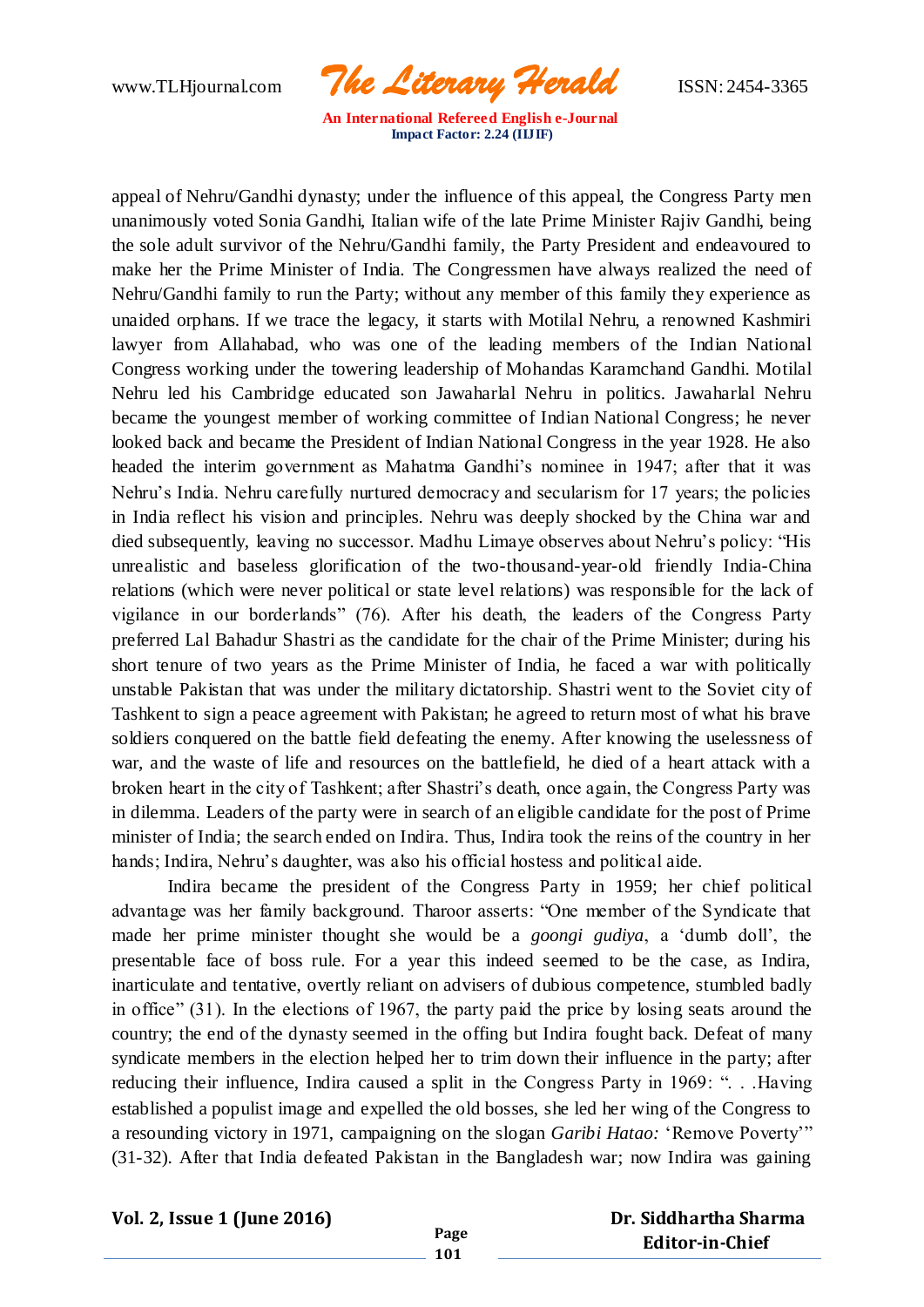www.TLHjournal.com *The Literary Herald*ISSN: 2454-3365

much popularity. But the hurdles began to affect the success story; although she gave the famous slogan "*Garibi Hatao*", yet she had no master plan to remove poverty; it remained only a campaign slogan, for there was complete absence of right vision or program to turn the slogan into reality. Amidst all these tribulations, a high court judge in Allahabad held Prime Minister responsible of the malpractice in her overwhelming victory in the 1971 general elections; being convicted by the court verdict, it appeared that Mrs. Gandhi would resign in humiliation but instead of resigning she declared a state of emergency. All the opponents were arrested, press was censored and sixth general elections were postponed; this period of emergency took Indira away from the masses; though, then Congress Party president raised the slogan "Indira is India and India is Indira" (33). Mrs. Gandhi said in an interview: "The reason for emergency and postponement of elections was instability and indiscipline in the country" (Pouchpadass 166). Mrs. Gandhi dared to declare elections in March 1977; thinking that her decision of imposing emergency will be corroborated by her victory in the elections. But luck had something else in store for her; Congress Party was routed and she herself lost her seat. The Janata (people's) front government came into power with Morarji Desai as the Prime Minister of India, but this coalition government could not run the country for a long time. In January 1980, after splitting the Congress once more, Mrs. Indira Gandhi was back to fight the elections with a Congress Party named after her (as Congress-Indira or "Congress-I"). Khilnani observes: "Indira Gandhi has caused more splits in the Indian National Congress during the last seventeen years than the splits caused in the premier political party, from 1885 to 1969. After every split, Mrs. Indira Gandhi has emerged stronger and brighter" (22). This time she emerged victorious and became the Prime Minister of India again. But along with this electoral victory, came a heartbreaking blow, her son and political protégé, Sanjay Gandhi, was killed in a plane crash, doing stunts in the sky over Delhi; after his death, Mrs. Gandhi could not find anyone who could fill the void created by Sanjay's untimely death. Now she turned towards: ". . .the only person she could entirely trust—her self-effacing, non-political, and deeply reluctant elder son Rajiv (1944-1991)—to fill the breach" (Tharoor 37).

Rajiv had scarcely started to learn his role when Mrs. Gandhi was assassinated by her own two Sikh security guards on 31 Oct. 1984 and brought an end to the tumultuous era of Indira Gandhi; her untimely tragic death turned the emotional Indian masses in the favour of her dynasty. Rajiv Gandhi got the sympathy of Indians and gained a great parliamentary majority than any other Indian Prime Minister had ever received. Now a wave of change started in India in the field of education, economic developments, cultural affinities and technology. People thought that he will solve the perennial problems of India; he talked about liberalization and elimination of corruption. People saw him as a reformer and a technocratic politician, but all hell broke loose when he faced the charges of corruption in the Bofors gun deal with a Swedish arms manufacturer. Subsequently, the Congress Party suffered a big loss in the general elections in 1989, bringing the anti-Congress coalition to power. But this coalition government too didn't last long paving the way for a revival of the dynasty. Rajiv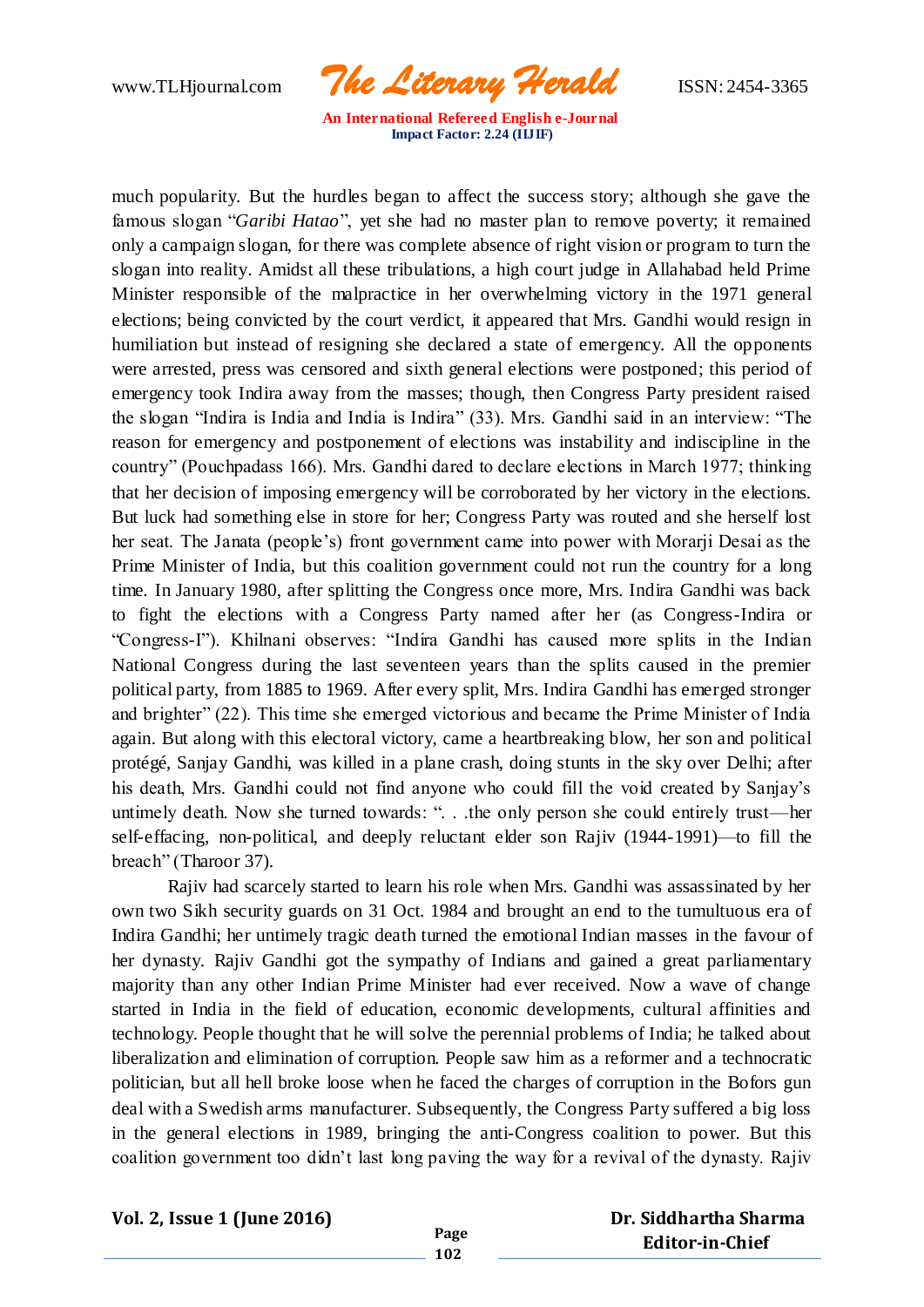www.TLHjournal.com *The Literary Herald*ISSN: 2454-3365

Gandhi travelled widely throughout the country to win the support of the people, but unluckily he was assassinated by a Sri Lankan Tamil suicide bomber. Tharoor observes: "... .in the election of 1991, the most important verdict was delivered not in a ballot box, but in a coffin" (47). It really seemed an end of the dynasty.

In this book, Shashi Tharoor is very much concerned about his views on India, Hinduism and his Keralite origin. He is disturbed with the Ramjanmbhumi agitation, leading to the demolition of Babri Masjid and consequent communal riots sullying the secular image of India. When India got independence it was a secular country, a country not devoid of religion, but a country with different religions, for secularism was essential to the nationalism. The communalization of Indian political system provoked the people; consequently, destroying the secularism of India. The unity between the two communities of the Hindus and the Muslims was shattered forever. The contribution made by the Muslims before and after the independence was forgotten; subsequently, the whole community faced the wrath. What perturbs Tharoor is why the whole community is forced to face the fury when only a handful of them are behaving in an unbecoming way. How can we fail to remember what the Muslim community had done and is doing for the country? Tharoor praises the 'Hinduism' as a religion which has many holy books; originally the word 'Hindu' basically implied for the people who lived beyond the river Sindhu or Indus. The author grew up in a Hindu family; he describes himself as a believer of Hinduism because of the generous attitude of this religion. He says that Hinduism has always taught to respect all other religions; it is a religion full of diversity, candidness and religious freedom. Tharoor is very much disturbed to think that how such a good religion can give birth to fundamentalism. Tharoor attributes his secularism through his Kerala roots. Describing Kerala Tharoor observes: "More important, Kerala is a microcosm of every religion known to the country; its population is divided into almost equal fourths of Christians, Muslims, caste Hindus, and Scheduled castes (the former Untouchables), each of whom is economically and politically powerful" (69).

Tharoor further turns to the shifting scenario in the country in relation to caste; this is one more important factor influencing the electoral politics in India. The ancient caste system in India is considered as a divider of society, but, even then, it has persisted in our society. As India has the most 'hetero-hued population', the *varna*, meant colour, was replaced by occupation for the determination of caste. The rigidity of canons of caste system did not allow inter-caste marriages and even did not allow the upper castes to take food from the lower castes. The untouchables were not allowed to take water from the wells reserved for upper castes. The Brahmins had to take a bath even if the shadow of an untouchable fell on them. The untouchables were not allowed to worship in the temples; moreover, only uppercaste men could twirl their moustaches upward. Budha, Mahavira, and Guru Nanak ardently resisted this caste system in their movements of social reforms. The Brahmo Samaj of Raja Rammohan Roy, Mahatma Gandhi, and Dr. Ambedkar, revolted against the ancient caste system in India. But gradually with the development, the caste discriminations are now

**Vol. 2, Issue 1 (June 2016)**

**Page 103**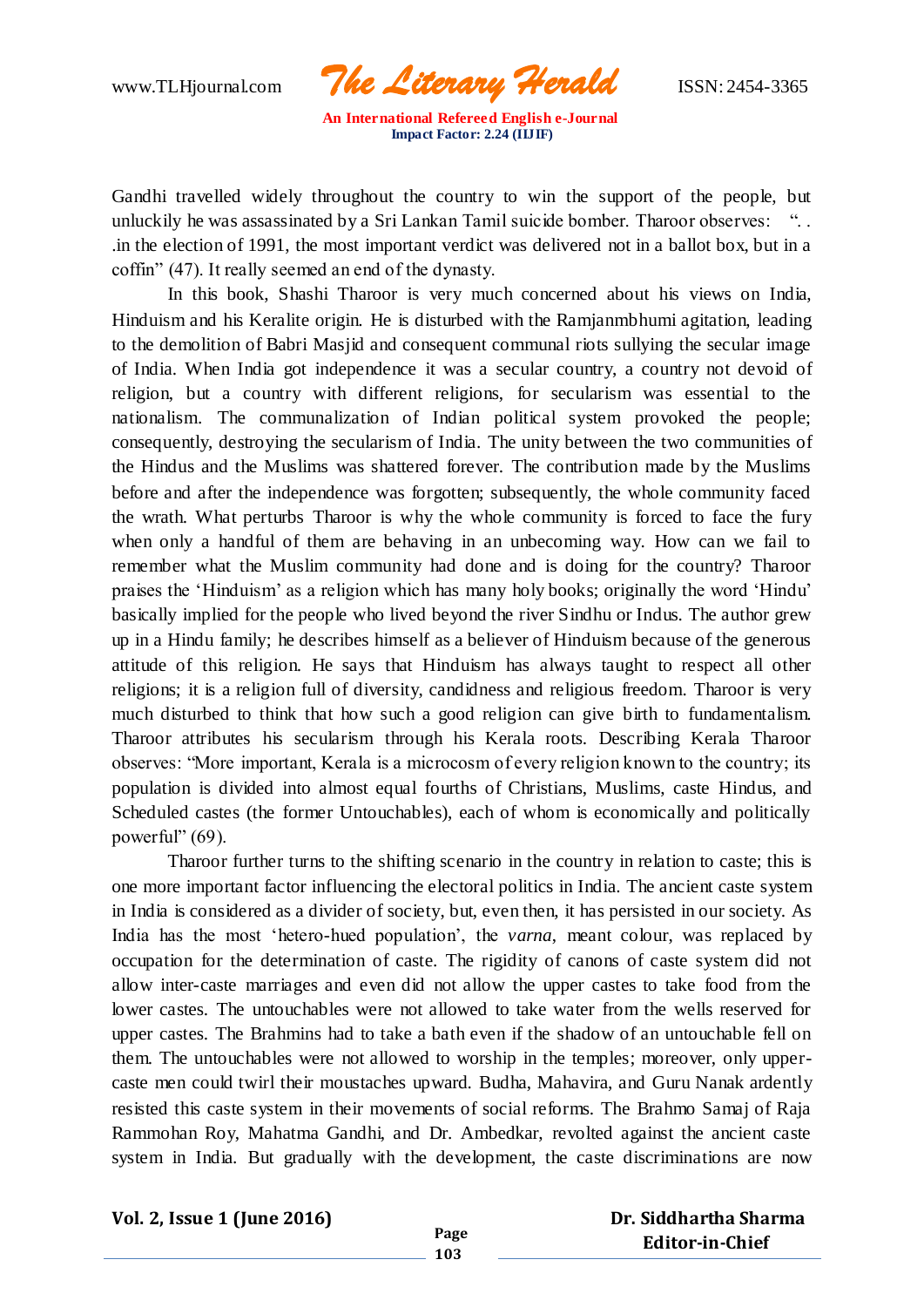www.TLHjournal.com *The Literary Herald*ISSN: 2454-3365

disappearing; in Indian cities, the ancient caste system is losing ground very fast. The writer points out that presently educational and economic inequality have taken the place of caste inequality. But such kind of change is noticed only in urban areas, for we can notice the same atrocities, discriminations and oppressions in the rural parts of India. In the present time, vote bank politics has increased the importance of caste; different political parties make big promises to woo the lower castes' vote bank. After independence, it was decided to compensate for the injustice done to the lower castes in India.

Discussing the perceptions of 'majority' and 'minority', Tharoor makes it clear: "So we are, as I have already observed, all minorities in India" (113). In the whole country, all the communities are scattered everywhere providing them the status of minority; we cannot make the criteria of religion or language to assert the status of majority. If by religion a person thinks himself a part of majority, then his caste places him in the minority; if we take the case of language we find same results.

If we take ethnicity, it too cannot be a parameter in deciding majority; in our country, when we tell our name, our place of origin, our language, and many other things which reveal us are often exposed. So, it would be a wrong assumption to consider oneself as a member of the majority group in India; even if, we fix on to think generally 'Hindus' in majority, we find it impossible to vow faithfulness about some particular beliefs. We witness various ways of worshipping, different names of gods and deities, and different rituals and customs. Here Tharoor quotes Rashtriya Swayamsewak Sangh's V. D. Savarkar who described a Hindu as "a person who regards this land. . .from the Indus to the seas as his fatherland as well as his Holy land." Subsequently, Tharoor raises a question against this definition: "What about those whose faiths originated outside India, and for whom India cannot therefore be their 'holy' land?" (117)

Tharoor points out that some states in our country have adopted the policy of appeasement of the minorities to get their vote banks. Thus, secularism in India took a different form; because of the appeasement of the minorities, the identity of the Hindus is being suppressed and they feel betrayed. They have concluded this for Indian policy of bestowing privileges and policy of appeasement to the Muslim community; the appeasement of a particular caste or religion has, instead of uniting, divided India. Now people in India are becoming more conscious about their castes and religious identity; our great freedom fighters had never expected this. Describing the unique nature of Indian nationalism, Tharoor says that it is not based on language, geography, ethnicity, or religion. He makes it clear: "Indian nationalism is the nationalism of an idea, the idea of an ever-ever land. This land imposes no procrustean exactions on its citizens: you can be many things and one thing. You can be a good Muslim, a good Keralite, and a good Indian all at once" (127). Tharoor, providing the solutions of these problems, says that it can be solved with Hinduism, a Hinduism that the promoters of Hindutva have not comprehended. Hinduism with all its munificent openness, non-doctrinal free attitude can be an ideal remedy for the solution of the problems of India. The Hinduism told by Tharoor is different from the existing one; such kind of Hinduism as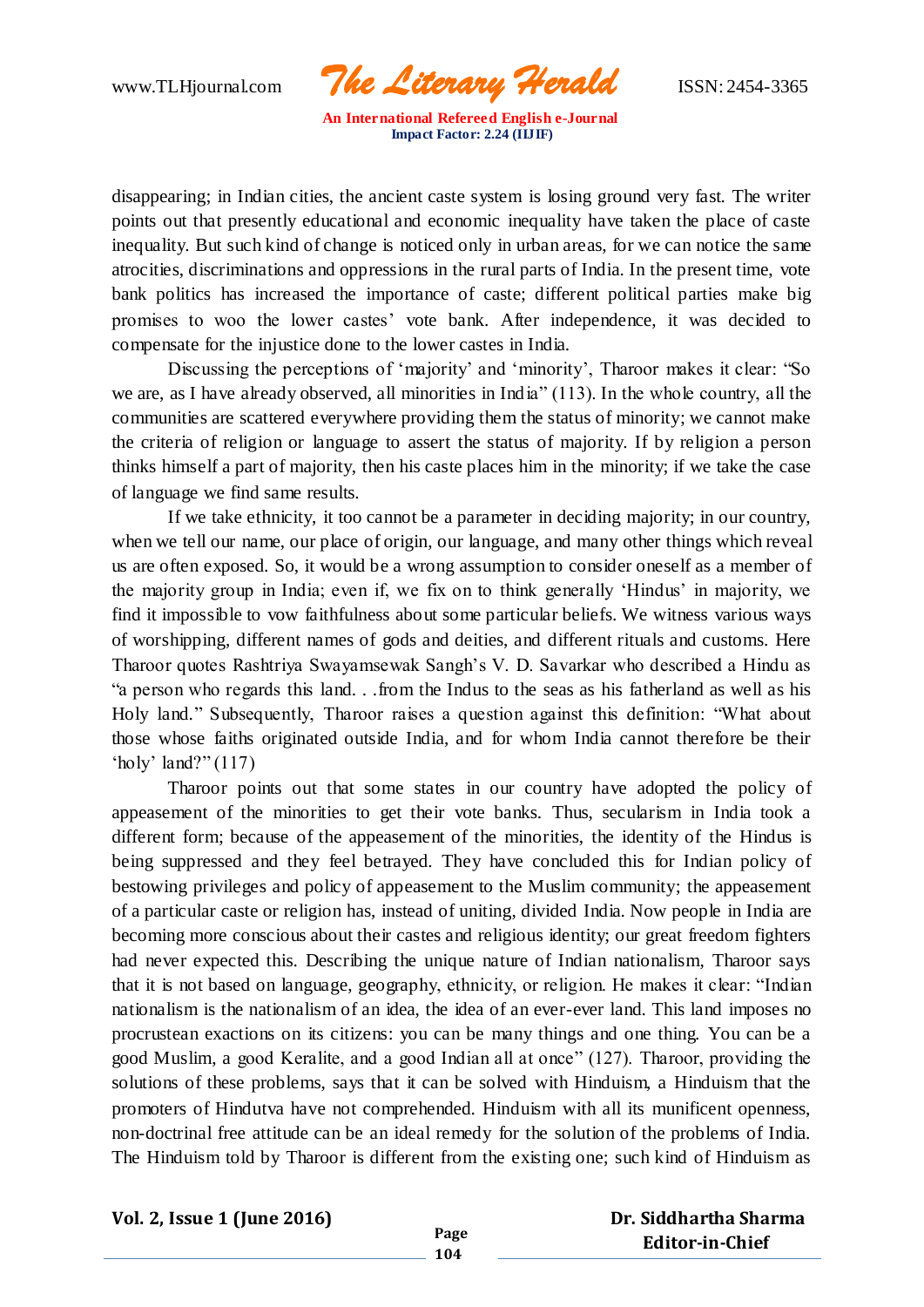www.TLHjournal.com *The Literary Herald*ISSN: 2454-3365

Tharoor accepts will never allow demolishing the mosque. The ancient Hind uism can be briefed in the credo '*Sarva Dharma Sambhava*' which means that all religions are equally worthy of respect. It is right time to admit that Hinduism and Islam are entwined in India; no religion can claim its supremacy on this land.

After discussing the problems of caste, religion, and communal politics, Tharoor draws our attention towards (NRI: Non-Resident Indian, but for Tharoor) some sources of great importance that can be very helpful in the development of the country; he introduces NRIs, who not residing in India and yet too important for India. NRIs have got name, fame and wealth in the foreign lands; they are financially very strong now and can help their motherland to overcome the financial crisis.

Tharoor discusses the economic policy of India in this part of the book; the economic policy was not a matter of concern for common man; it was a matter to be discussed by some economists, a few businessmen, share market holders, who were going to get benefit from it. Tharoor finds the root causes of economic crisis to the year 1954, when Prime Minister Jawaharlal Nehru and the Congress Party decided to work towards a 'socialist pattern of society'. It was considered a good defensive policy so as to keep away the foreign intruders under the disguise of business. Nehru's principal economic adviser P. C. Mahalanobis came up with the second five year plan to attain industrial self-sufficiency to be attained by a state controlled public sector. This public sector would be financed by higher income gro up, professionals and sales tax on its citizens. India was going to industrialize with Indian money through the hands of the government of India. The public sectors were considered as 'new temples of modern India'; these units employed a large number of Indians and kept the country free from profit-oriented capitalists; in this way, performance was never considered as criteria and turmoil was overlooked; the inefficiency was remunerated with incentives and subsidies. In 1992-93, out of the 237 public sector units, 104 were in loss of about 40 billion rupees. Because of Nehru's dislike for capitalism, Indian government could not make an advantageous relationship with capitalists; Nehru liked the achievements of the socialist Soviet State and focussed the country's economic policy so as to develop India into a 'socialist pattern'. Along with regulations and socialist-inspired restrictions on business, taxes were imposed on them; a large part of the tax amount was spent on government's overspending rather than making use of it on welfare schemes. When this money was not enough to pace up with appetite of the government, it borrowed money piling up higher and higher deficits. In a way government was trying to control more and more of economy.

After making assessment of the era of Nehru and Indira, who tried to earn socialist credential, Tharoor now turns his focus towards Janata government, which replaced Indira Gandhi. This period witnessed the departures of multinational companies like IBM, Coca-Cola, sending negative signals across the world for business entrepreneurs. All this caused a slow rate of growth of 3.5% after independence as compared to other countries with 8 to 15% growth rate. Some economists considered the unnecessary protection of public sector, liberal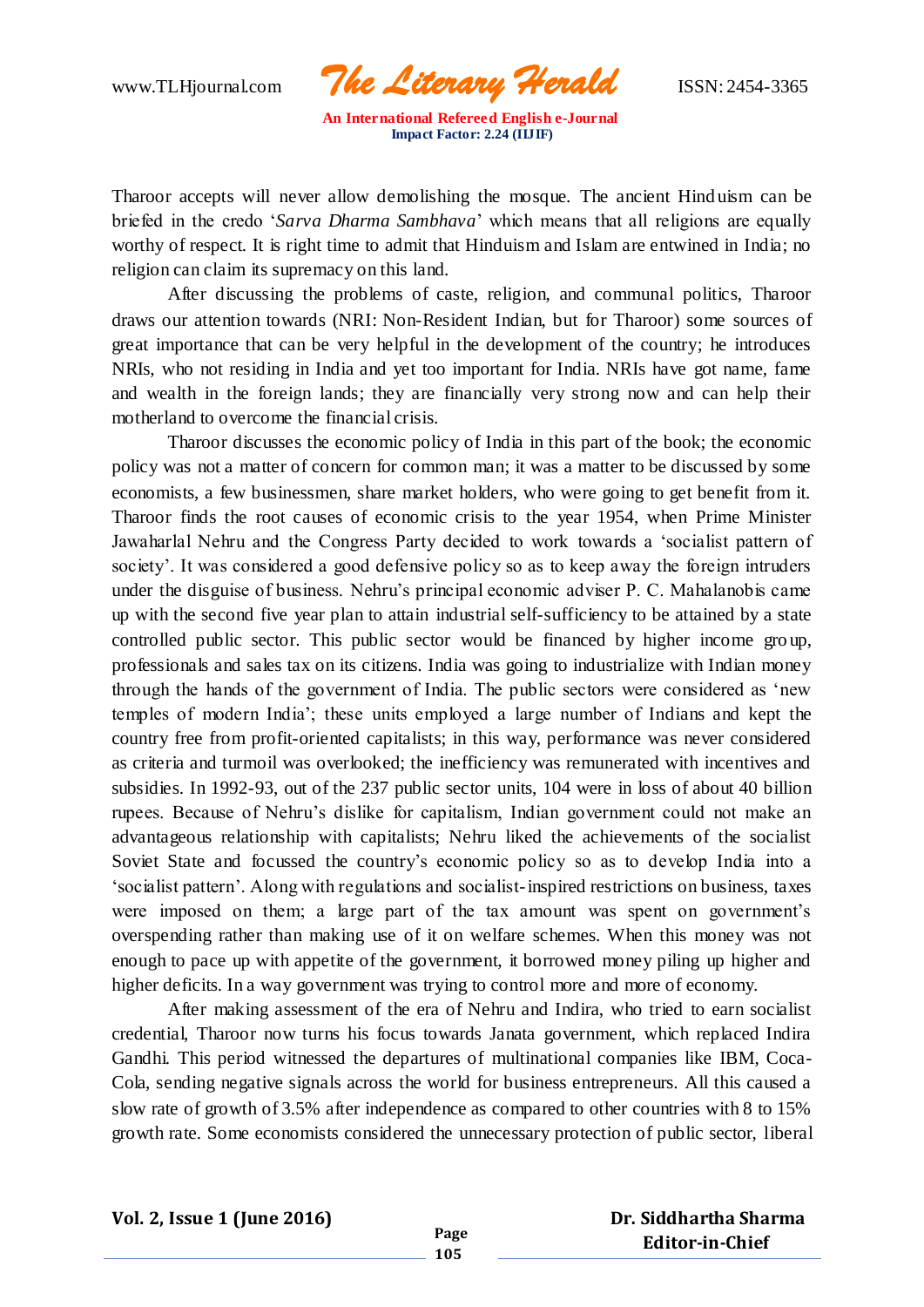www.TLHjournal.com *The Literary Herald*ISSN: 2454-3365

subsidies and tax exemption on agriculture income responsible for damaging the economic policy of India.

Rajiv Gandhi, the young and technocrat Prime Minister of India introduced new economic policy in 1985, but he also could do nothing new. Then Prime Minister P. V. Narshimha Rao brought a radical change by appointing a non-political figure, renowned economist Manmohan Singh as his Finance Minister. As a result, Indian government took a good decision of permitting foreign investment in 34 major areas rejecting the old phobia regarding external capital.

Now Tharoor transfers his focus to the Indian democracy and the working of Indian politics in democratic system. In a span of 50 years after India's independence the democracy was withheld during the period of 1976-77 under the name of 'emergency'. The Prime Minister Indira Gandhi declared a state of national emergency on June 26, 1975. Defending her action Mrs. Gandhi declared that the democracy was temporarily suspended and it was necessary because it was weakening the power of the national government to act decisively within the country. Such condition was disturbing the production and the prospects of economic development; though, she was trying her best to justify the emergency but the Western world was taking it as an end of a great experiment, the development of India within a pluralist's democratic framework. Mrs. Gandhi suspended the civil liberties, banned a free and critical press, arrested the opposition leaders and postponed elections, during the period of emergency. O. P. Mathur rightly observes: ". . .But for the time being the Emergency was widely welcomed even in a part of the foreign press. The atmosphere of the country seemed for a while to be pervaded by a sense of discipline and the artist M. F. Husain celebrated it by projecting Indira in a painting as Goddess Durga riding a tiger"(10).

Tharoor in his book makes an assessment of Indian bureaucracy, which plays an important role in the implantation of the developmental policies; the infrastructure which India received from British administrative government was of a tendency to rule rather than serve the demands of the public. To correct the bureaucracy from a ruling attitude to a serving attitude was a very difficult task; when bureaucracy reacted positively to popular political currents it was condemned for becoming more 'politicized' placing politicians above the dictates of policy or regulations and becoming more corrupt and inconsistent. Because of the political interference in filling up the posts the efficacy of bureaucracy was deeply affected.

Mrs. Gandhi, akin to her father, thought herself as an embodiment of popular will; in this passion, she took her decision on her own, without discussing with her cabinet, party or senior leaders. Cabinet was reduced just to a rubber stamp, approving her decisions; during the emergency period Mrs. Gandhi governed through advisors, who were accountable only to her. This also made the situation favourable for Sanjay Gandhi who was disreputable for the sterilization program and also for the demolition of slums for the beautification of Delhi. According to Tharoor it was an excellent example of susceptibility to autocracy in Indian politics. Sanjay Gandhi's five-point program comprised of population control, slum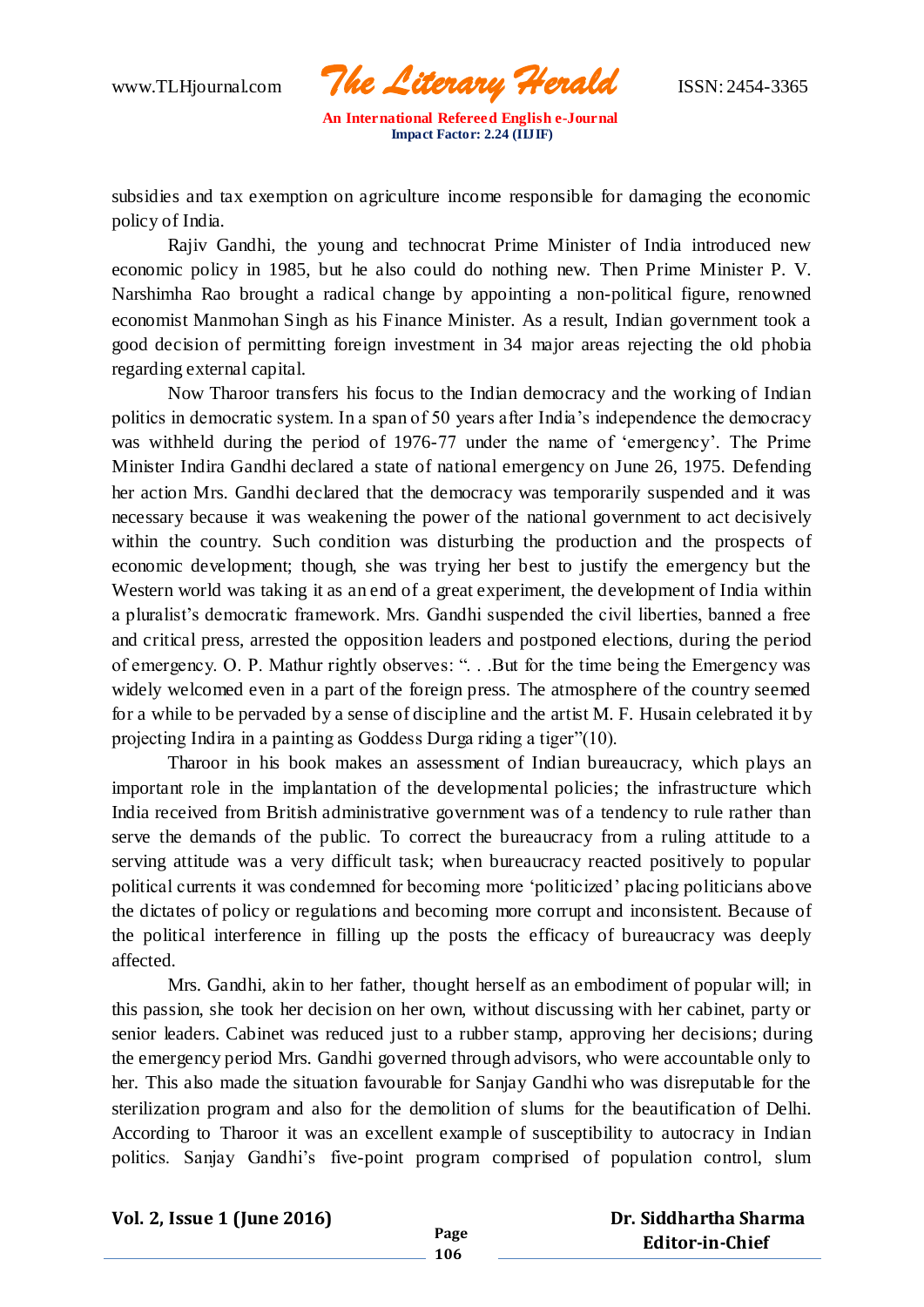www.TLHjournal.com *The Literary Herald*ISSN: 2454-3365

clearance, plantation, literacy and dowry abolition, to achieve this he used all the unconstitutional power. After Sanjay's death, Mrs. Gandhi chose Rajiv to assist her.

Exposing the political roots of corruption in India Tharoor quotes various examples; politics has become a route to amassing wealth. "But the electability, particularly from the northern states, of figures referred to openly in the press as 'Mafia dons,' 'dacoit leaders' and 'anti-social elements' is a poor reflection" (Tharoor 269). This has taken the middle class and the intellectuals away from politics in India; now only the poor class can be seen waiting in lines to cast their vote. Tharoor observes that the absence of educated class from the polls is an indication of their loss of faith in the prevalent political system.

The book further traces the author's impressions on today's India, society and culture; he wishes to express India as it appears to the middle class; his impressions depict the aspirations of the middle class. Tharoor makes it clear that Indian society is continually falling between two distinct attitudes; people in India are either found preferring the path of spiritualism or completely leaning towards a worldly outlook.

Tharoor holds the Indian politics and politicians accountable for the poor performance of India in the field of education. Education for women would have changed the entire social scenario in our country; it would have helped the society by controlling the population of India. In spite of all this, Tharoor says that middle class women in India have excelled in professions which were traditionally considered reserved for men in other societies: "There have been Indian women doctors, engineers, lawyers, editors, chief executives, airline pilots, and, most famously, a woman prime minister, well before such positions opened up to their female counterparts in the Western world" (297). But he says that still the reality is otherwise; a majority of women in India are passing their lives as housewives.

Tharoor expresses his views about the change in the quotidian functioning of democracy in India. A coalition government of various regional parties has now put back the days of autonomous Prime Ministership. To a large extent, Indian politics in India experienced 'de-centering Delhi' as the coalition government of regional parties gave the national capital in the hands of those whose roots are in the regional soil. This also created some problems; the author points out the attitude of the states, which began to consider themselves as identities ruling the nation.

In his long survey, Tharoor explores everything that ought to change. He asserts: "But all institutions must change and adapt if they are to survive in a turbulent world, and India's democratic institutions are no exception to this rule" (350). He also points out the changed outlook of our politicians who enter Parliament to get post and money by causing defections, horse-trading and the floor crossing. The present Parliamentary system in India has conveyed a disgusting picture.

Tharoor advises that Indians must change from within to meet their ambitions and lift themselves to the essential criterions. He says that India's future depends on our capability to educate our children; it is also essential to use the potential of women. In a truly liberal and